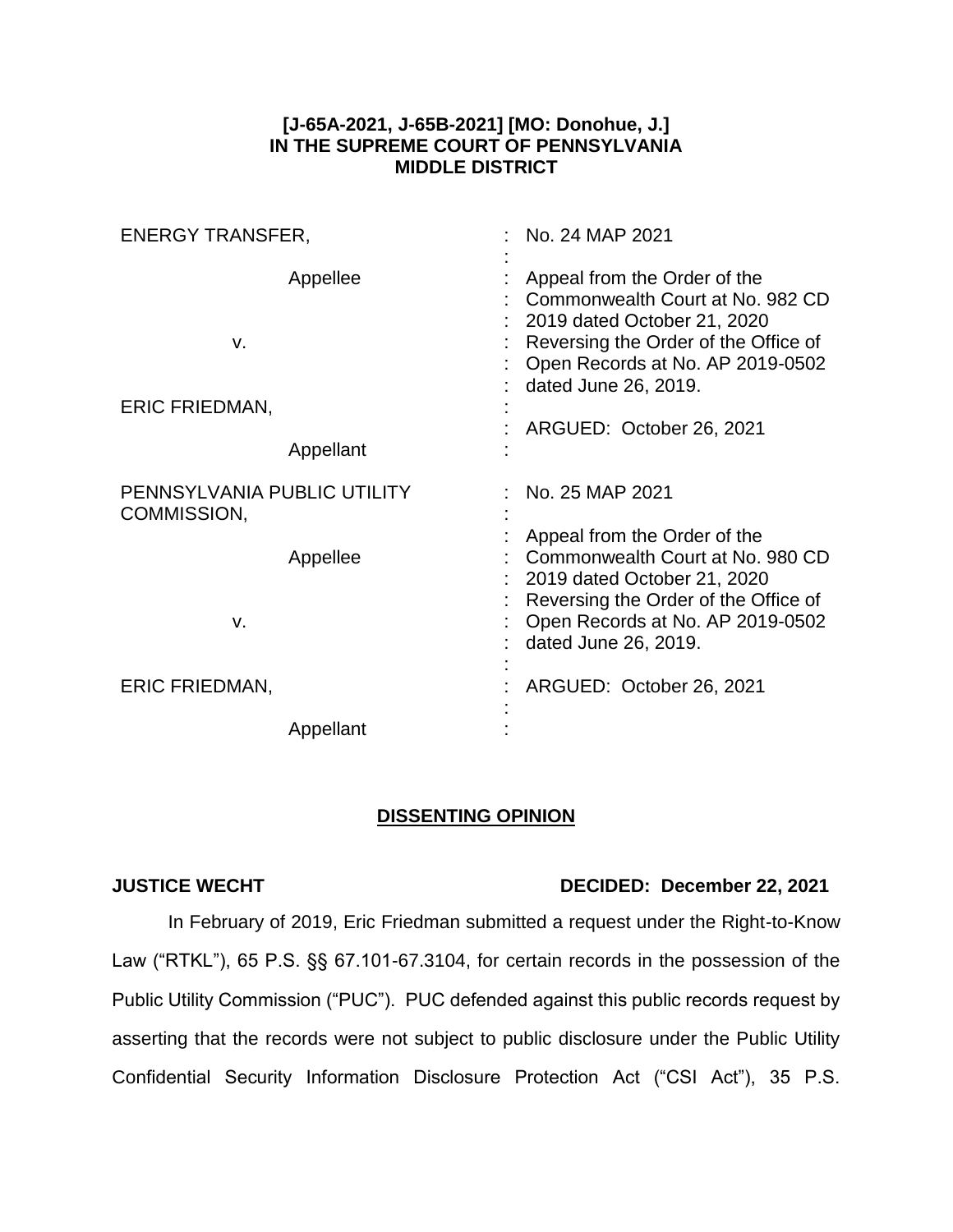§§ 2141.1-2141.6. Energy Transfer, the public utility that delivered the records into PUC's possession, had not followed the procedures of the CSI Act to designate the responsive records as confidential and not subject to disclosure. The Office of Open Records ("OOR") held that, because Energy Transfer failed to designate the material as containing confidential security information as required by the CSI Act and PUC's regulations, PUC could not invoke the protections of the CSI Act in response to the RTKL request.

The Commonwealth Court reversed, holding that ORR had no authority to determine whether records sought through a RTKL request were not public under the CSI Act. The Majority affirms, holding that the public utility had designated the records as confidential under the CSI Act, and that OOR has no jurisdiction to review this designation. I cannot agree. Under the circumstances of this case, Energy Transfer did not designate the requested records as confidential under the CSI Act. Nor does PUC's reliance upon the CSI Act deprive the OOR of jurisdiction to assess whether the CSI Act establishes the nonpublic nature of responsive records under the RTKL. Accordingly, I dissent.

This case presents a purported conflict between two statutes, one of which generally presumes that records held by an agency are public records, and the other of which protects the disclosure of certain confidential security information. The RTKL presumes that a record in the possession of a Commonwealth agency is public. *See* 65 P.S. § 67.305(a). Notwithstanding this presumption, Section 306 provides that nothing in the RTKL "shall supersede or modify the public or nonpublic nature of a record or document established in Federal or State law, regulation or judicial order or decree." *Id.* § 67.306.

The more specific legislation is the CSI Act, which is a comprehensive statutory scheme pertaining to the handling of material containing confidential security information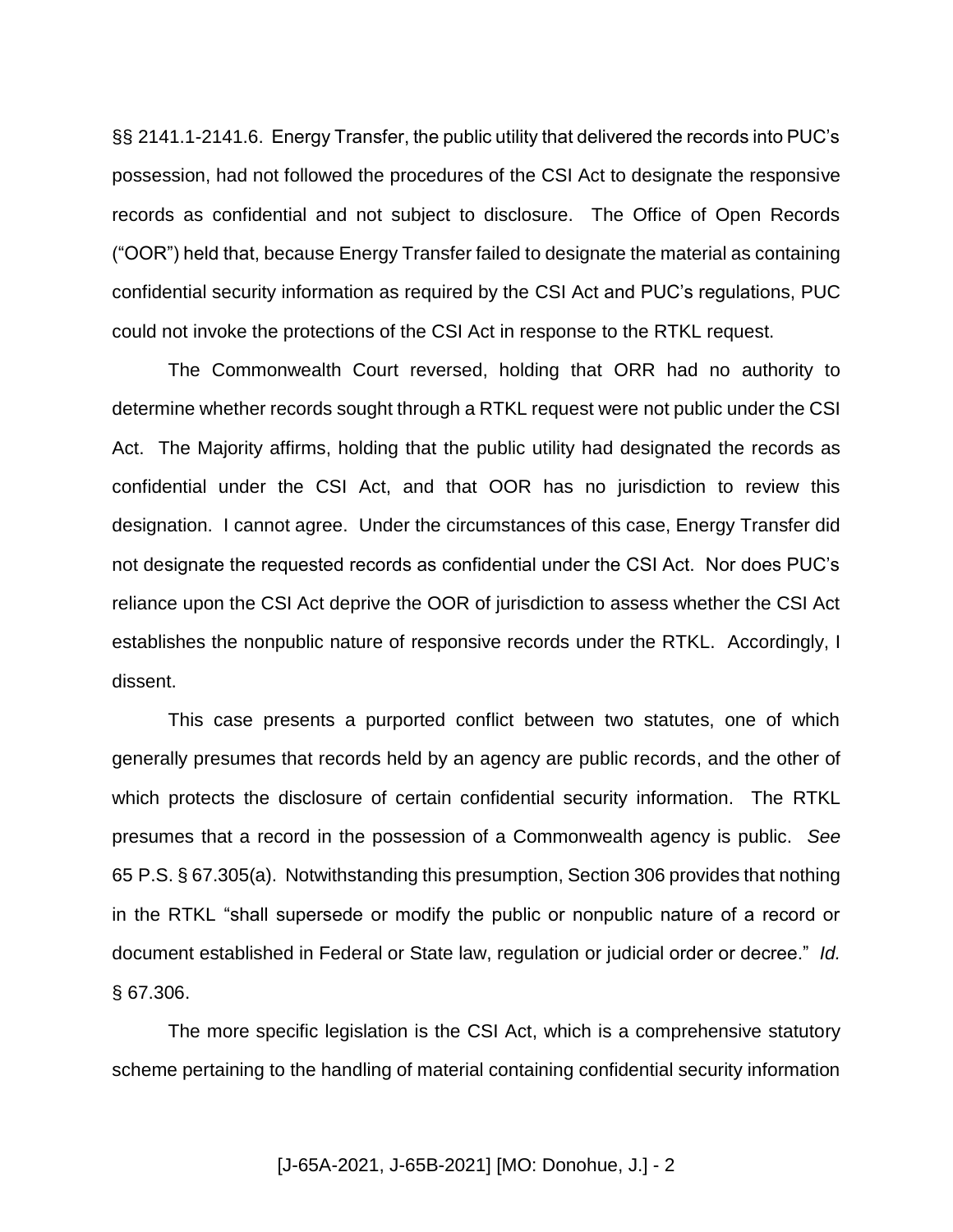("CSI"). The CSI Act provides a substantive definition of CSI, details specific measures by which documents are designated as CSI, provides an appeals process for members of the public to challenge CSI designations, and imposes obligations upon an agency receiving CSI. Section 2 defines "Confidential Security Information" as follows:

information contained within a record maintained by an agency in any form, the disclosure of which would compromise security against sabotage or criminal or terrorist acts and the nondisclosure of which is necessary for the protection of life, safety, public property or public utility facilities[.]

35 P.S. § 2141.2.

It is the public utility that is charged in the first instance with "determining whether a record or portion thereof contains [CSI]." *Id*.§ 2141.3(a). If the public utility believes that it does, the public utility "must clearly state in its transmittal letter, upon submission to an agency, that the record contains [CSI] and explain why the information should be treated as such." *Id*. § 2141.3(a). The CSI Act requires an agency regularly receiving CSI to develop filing protocols and procedures for public utilities to follow when submitting CSI. *Id*. § 2141.3(b). The requisite protocols are required to instruct public utilities to separate the information they submit to the agency into at least two categories:

(1) Public.—Records or portions thereof subject to the provisions of [the RTKL].

(2) Confidential.—Records or portions thereof requested to be treated as containing [CSI] and not subject to the Right-to-Know-Law.

*Id.* § 2141.3(b). The plain terms of Section 2141.3(b) require the public utility to separate information that it submits to an agency into two categories: information that the public utility believes to be public under the RTKL, and information that the public utility believes to contain CSI.

Section 3(c) of the CSI Act provides a method for members of the public to challenge a public utility's CSI designation: "Challenges to a public utility's designation or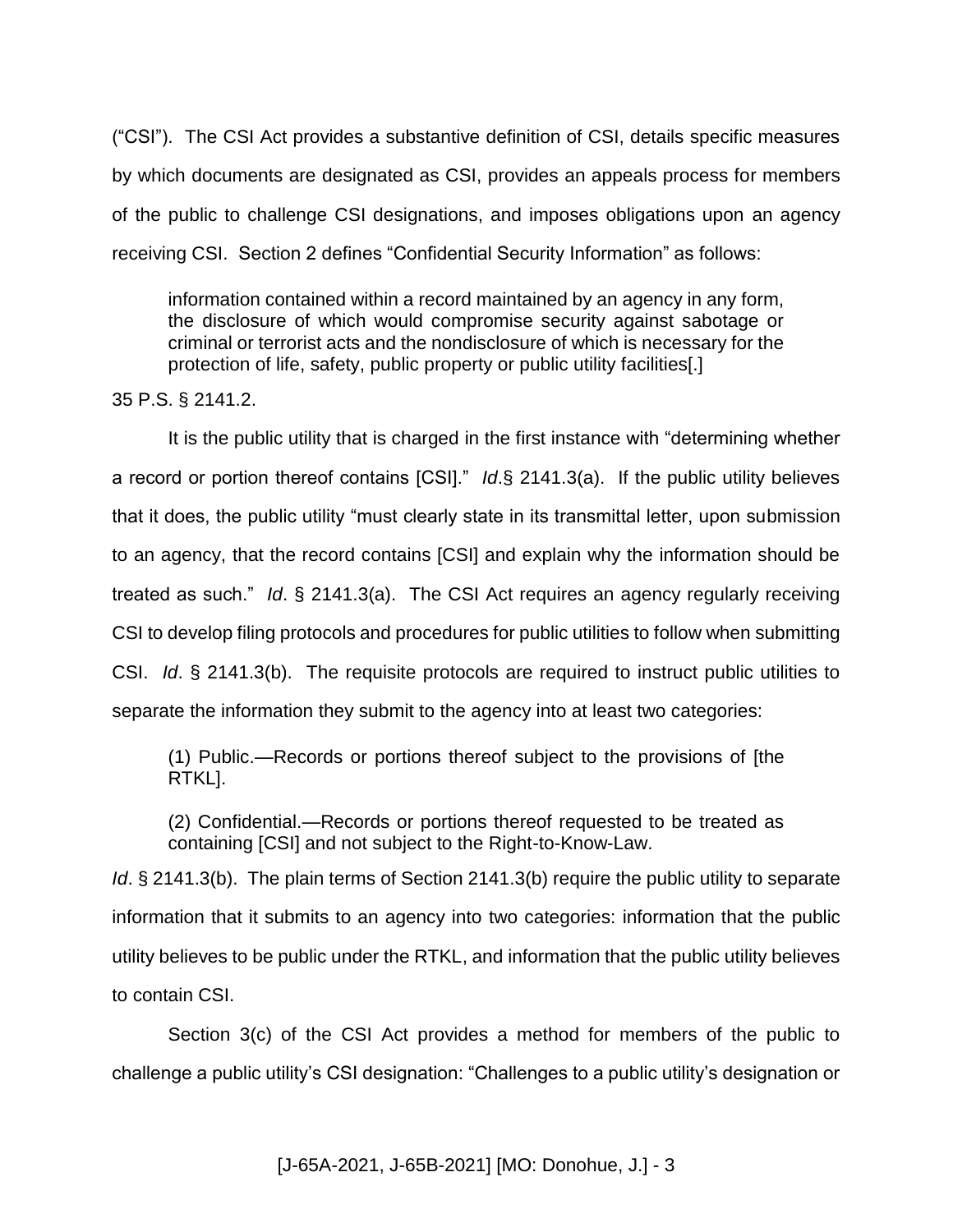request to examine records containing [CSI] by a member of the public shall be made in writing to the agency in which the record or portions thereof were originally submitted." *Id.* § 2141.3(c). The agency is charged with developing procedures to address these challenges. *See Id*. § 2141.3(c)(1)-(6).

Among the mandatory procedures is the requirement that the agency give notice to the public utility upon receiving either a request to examine CSI records or a challenge to the designation of the information as CSI, *id*. § 2141.3(c)(1), as well as the requirement that the agency have an opportunity to review the public utility's designation in the face of such a challenge. *Id*. § 2141.3(c)(2). In conducting its review of the public utility's designation or the request to examine the record, the agency is required to apply the statutory definition of CSI and determine whether the information is, as the public utility declared, CSI, or whether "there are reasonable grounds to believe disclosure may result in a safety risk, including the risk of harm to any person, or mass destruction." *Id*. § 2141.3(c)(4). The agency will provide written notice of its decision to the public utility and the person who requested the records or challenged the designation within sixty days. *Id.* § 2141.3(c)(5). After written notice of the agency's decision, the public utility or the member of the public has thirty days to appeal to the Commonwealth Court, where the court will engage in *in camera* review of the contested records to see if they are protected from disclosure under the CSI Act. *Id*. § 2141.3(c)(6). During the agency's review or an appeal, the agency is required to honor the public utility's designation of the information as CSI. *Id*. § 2141.3(c)(3).

The agency is required to develop protocols regarding its own handling of CSI, including protocols that ensure that "each copy of a record or portion thereof containing [CSI] is clearly marked as confidential and not subject to the provisions of the [RTKL]." *Id.* § 2141.3(d)(1). The agency is further required to keep CSI "on site in secure locations,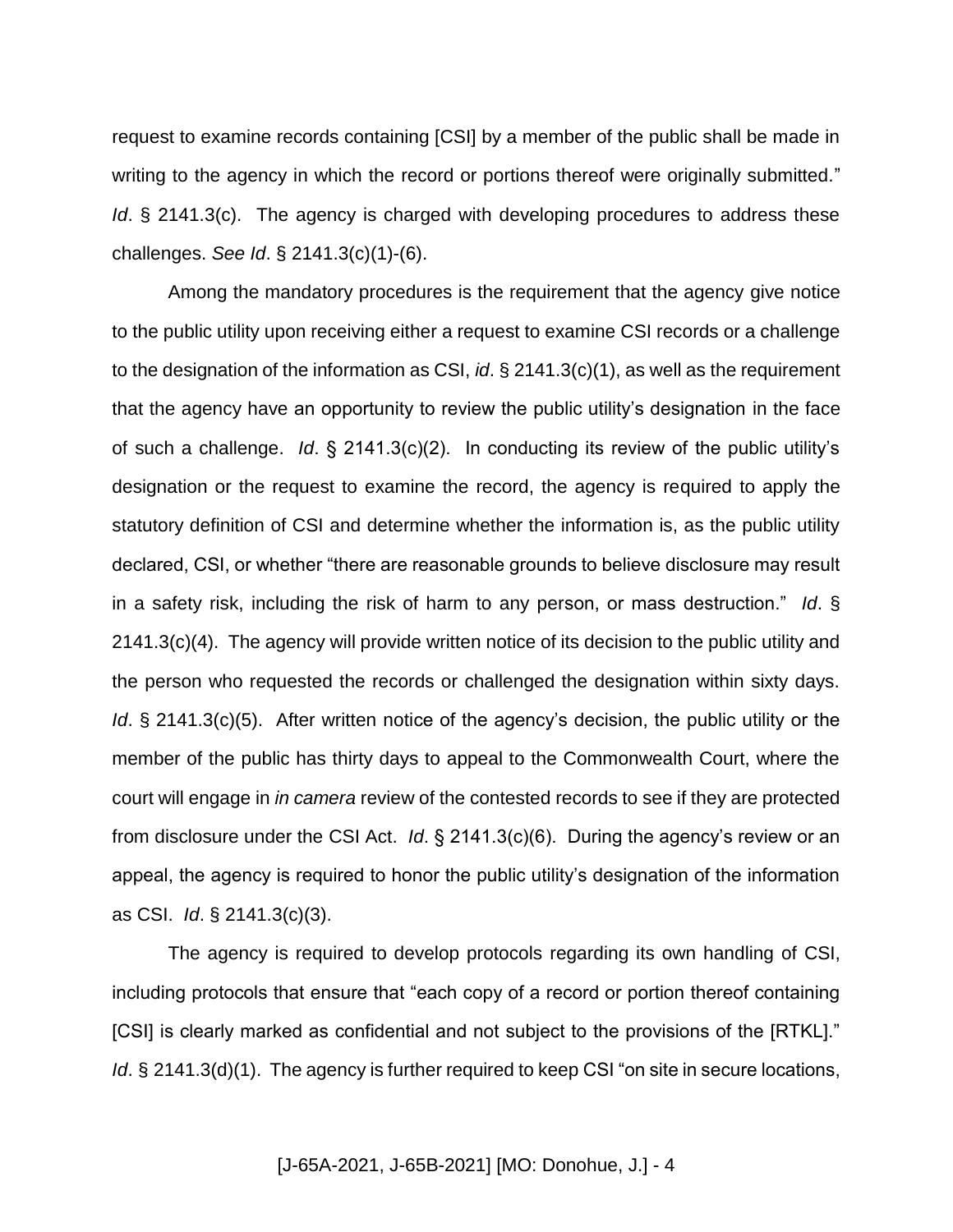separate from the general records relating to the public utility, where it is available for inspection by authorized individuals," *id*. § 2141.3(d)(2); designate certain individuals to have access to or copies of CSI, *id*. § 2141.3(d)(3); train such authorized individuals on handling CSI, *id*. § 2141.3(d)(4); have such individuals sign an agreement acknowledging how to handle CSI, *id*.; and establish a document tracking system to trace all documents containing CSI, *id*. 2141.3(d)(5). To protect the disclosure of CSI, Section 3(e) directs that, "[i]f an agency determines that a record or portions thereof contain [CSI] and information that is public, the agency shall redact the portions of the record containing CSI before disclosure." *Id*., § 2141.3(e).

The CSI Act plainly exempts CSI from public disclosure under the RTKL: "Public utility records or portions thereof which contain [CSI], in accordance with the provisions of this act, shall not be subject to the provisions of [the RTKL]." *Id*. § 2141.4. The CSI Act bars agencies from disclosing CSI, *id*. § 2141.5, and imposes criminal penalties upon any public official or employee "who knowingly or recklessly releases, publishes or otherwise discloses" such information. *Id*. § 2141.6.

As directed by the CSI Act, PUC has enacted regulations imposing requirements upon public utilities that submit CSI to PUC. In particular, the public utility is required to "(1) Clearly state in its transmittal letter to the Commission that the record contains confidential security information and explain why the information should be treated as confidential." 52 Pa. Code § 102.3(b)(1). The public utility's transmittal letter will itself "be treated as a public record and may not contain any confidential security information." *Id.* In addition, and corresponding to Section 3(b) of the CSI Act, the public utility is required to separate the information it is filing into "[r]ecords that are public in nature and subject to the Right-to-Know Law," and "[r]ecords that are to be treated as containing [CSI] and not subject to the Right-to-Know Law." 52 Pa. Code § 102.3(b)(2).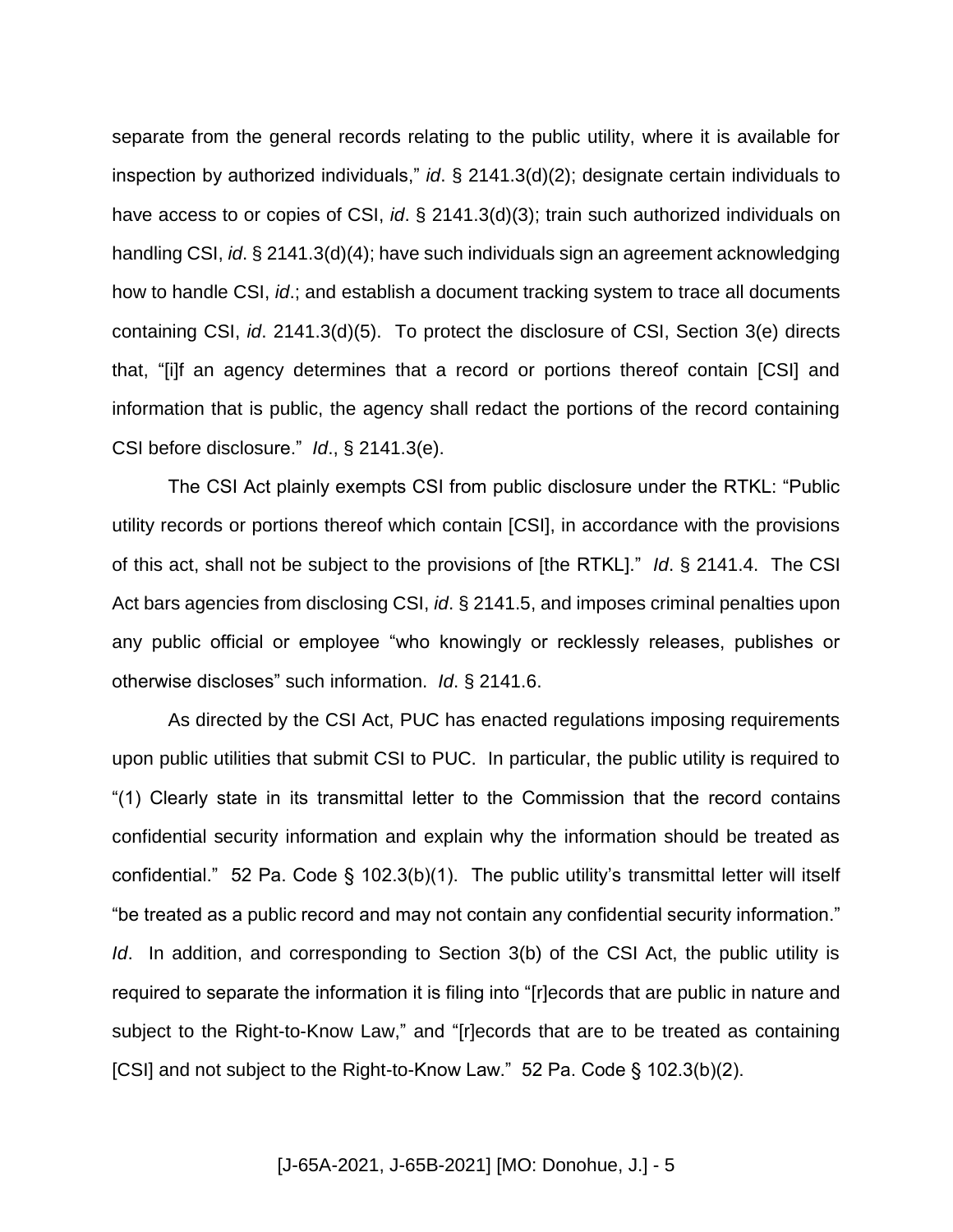The public utility is required to "stamp or label each page of the record containing confidential security information with the words 'Confidential Security Information' and place all pages labeled as containing confidential security information in a separate envelope marked 'Confidential Security Information.'" *Id*. § 102.3(b)(3). Finally, the public utility is responsible for redacting any portion of the record containing CSI "for purposes of including the redacted version of the record in the public file." *Id*. § 102.3(b)(4).

Like the CSI Act, PUC's regulations place the responsibility for designating CSI records squarely upon the public utility. *See id*. § 102.3(c) ("The public utility has the responsibility to identify records as containing confidential security information.") To make it abundantly clear what the consequences are for the public utility's failure to follow these regulations, Section 102.3(c) provides that "[w]hen the public utility fails to designate a record as containing confidential security information, it does not obtain the protections offered in this chapter and in" the CSI Act. *Id*. More specifically, "[a]ny record that is not identified, stamped and separated as set forth in subsection (b), may be made available to the public under the Right-to-Know Law." *Id*.

When PUC receives a document designated as containing CSI, the material is to be handled in a manner consistent with the CSI Act: the public utility's unopened envelope is given to an authorized employee of PUC, who will make a preliminary determination of "whether the information has been properly designated in accordance with the definition of confidential security information under [the CSI Act]." *Id*. § 102.3(d). Any records in PUC's possession at the time the CSI Act was enacted in 2007 would have to be re-designated by the public utility as containing CSI in accord with both the regulations and the CSI Act in order to receive the protections afforded to CSI. *Id*. § 102.3(e)-(f). The use of e-mail or other electronic mail system to transmit CSI to the PUC is prohibited. *Id*. § 102.3(g).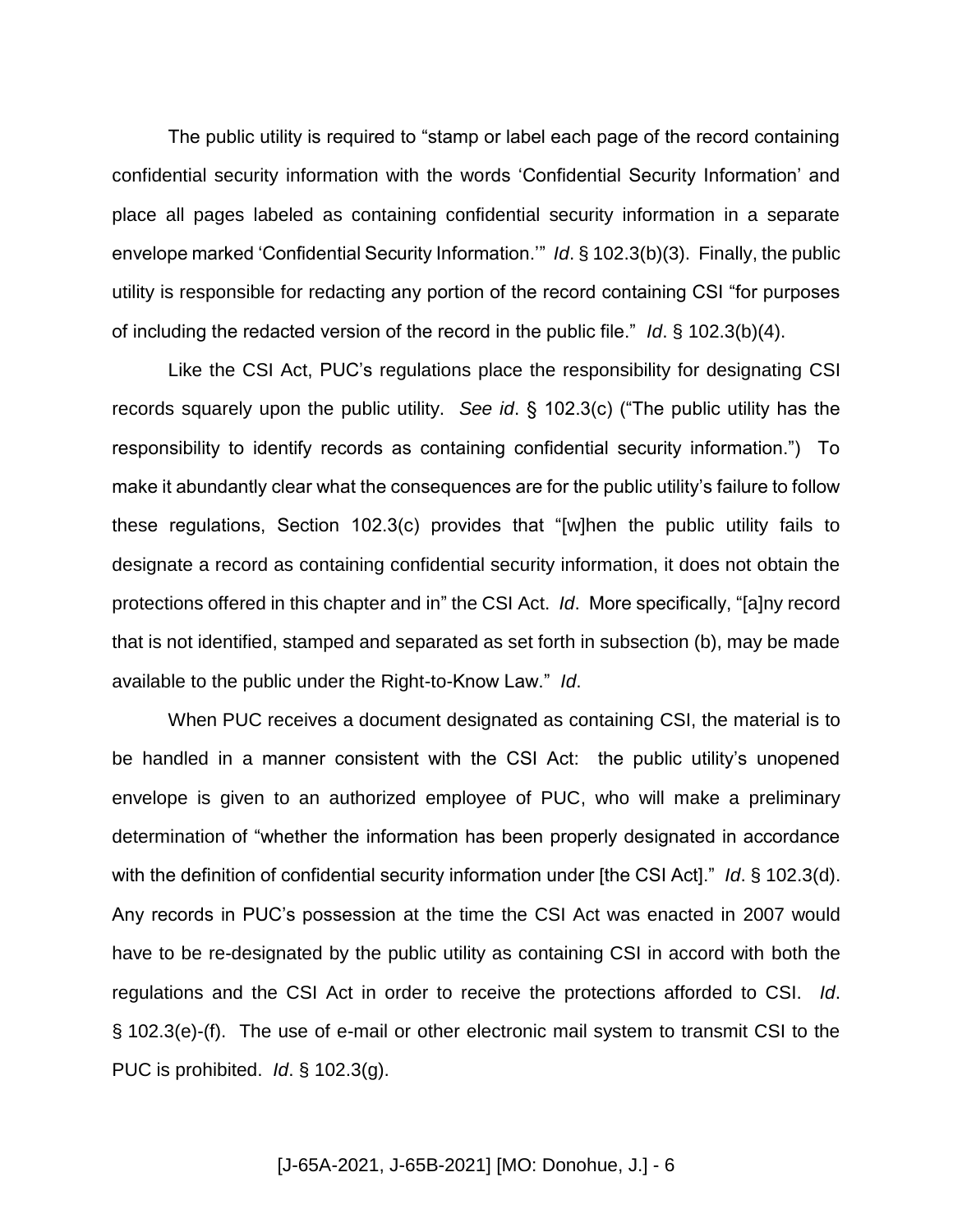The statutory and regulatory requirements described above apply to the instant dispute concerning records connected to the Mariner East I Pipeline. The Mariner East 1 Pipeline is a highly volatile liquid ("HVL") pipeline operated by Energy Transfer. PUC the entity charged with regulating Energy Transfer and the pipeline—has investigated Energy Transfer several times as a result of pipeline leaks. In the course of these investigations, Energy Transfer submitted to PUC three Hazard Assessment Reports. In response, PUC created three Inspection Reports corresponding to and referencing information contained within the Hazard Assessment Reports. The Hazard Assessment Reports from Energy Transfer and the Inspection Reports from PUC each allegedly estimate the blast radius of leaks or accidents along the pipeline.

Eric Friedman lives near the Mariner East 1 Pipeline. At a public meeting about the pipeline, PUC representatives answered questions from concerned residents regarding the pipeline and the most recent complaint filed by PUC. Friedman asked specifically about the blast radius of the pipeline. PUC Pipeline-Safety Manager Paul Metro reported that PUC was in possession of Hazard Assessment Reports that contained estimates of the blast radius. In an effort to obtain the specific range of the blast, Friedman filed a RTKL request with PUC, seeking records relating to its calculation or estimation of the blast radius of thermal or overpressure events on HVL pipelines. Friedman stated that his request did not seek information that had been designated as CSI.

PUC accepted and treated Friedman's request as a request under the RTKL, not as a challenge under the CSI Act. However, the open records officer denied the request in its entirety, for two reasons: (1) the documents Friedman sought had been designated by the utility company as CSI and they were therefore prohibited from disclosure; and (2) the documents were exempt from disclosure under exceptions contained within the RTKL.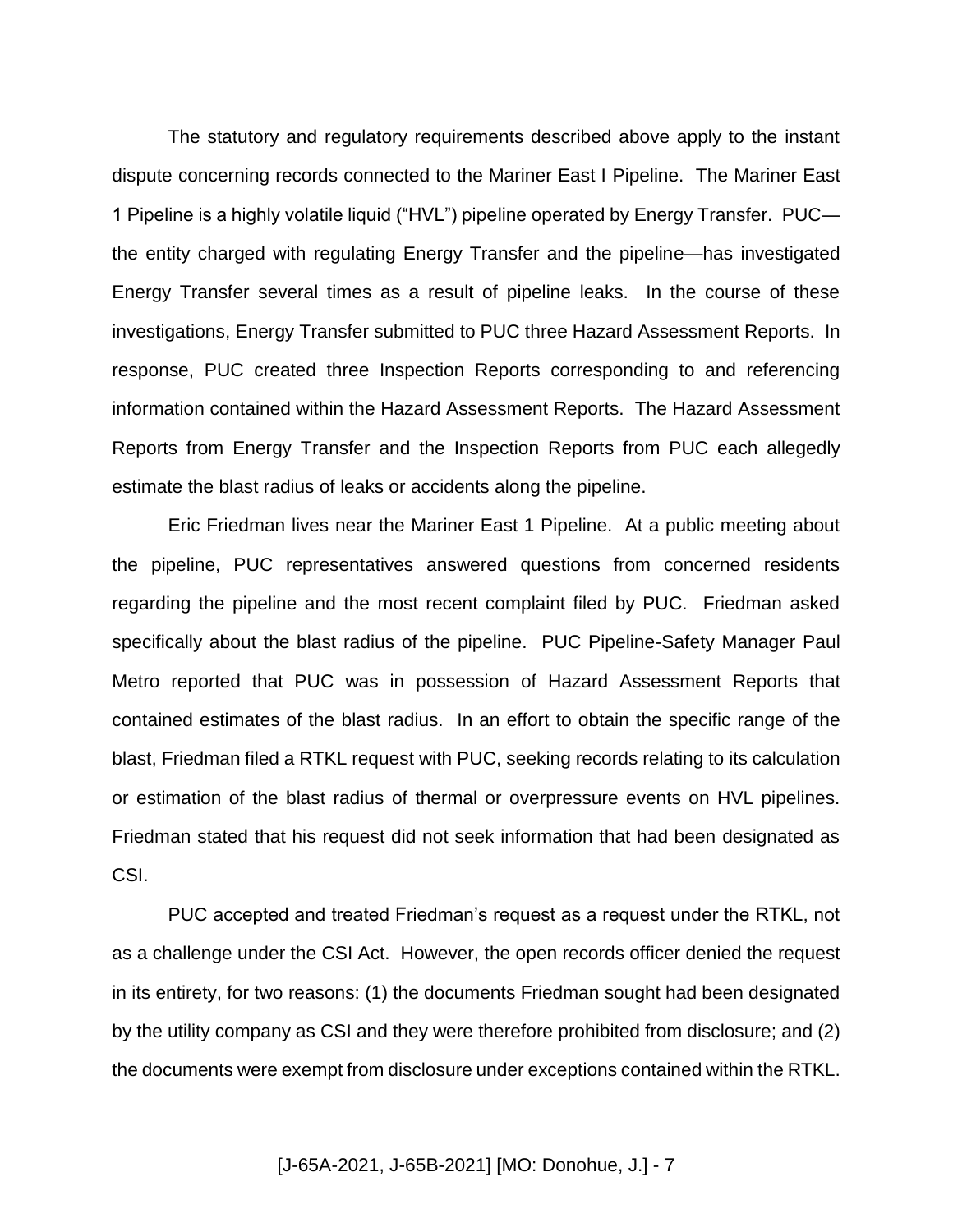Friedman appealed to OOR. PUC identified six documents as responsive to the request: Hazard Assessment Reports from December 17, 2013; March 27, 2017; and October 5, 2018; as well as PUC's corresponding Inspection Reports. PUC stated that the three Hazard Assessment Reports were created by Energy Transfer, submitted to PUC, and "marked as confidential." PUC's Response to OOR Appeal, 4/15/2019, at 2, 5. PUC also provided OOR with an affidavit from its Safety Manager, Paul Metro, who attested that Energy Transfer had submitted Hazard Assessment Reports "marked as confidential." Affidavit of Paul Metro, 4/15/2019, at 1. PUC also argued that the requested records are exempt from disclosure under the RTKL.

To ascertain whether PUC was correct in its assertion that the responsive records were designated as containing CSI, the OOR directed PUC to submit copies of the transmittal letters that were statutorily and regulatorily required to accompany the transmission of CSI to PUC. *See* 35 P.S. § 2141.3(a); 52 Pa. Code § 102.3(b)(1). Under 52 Pa. Code § 102.3(b)(1), this transmittal letter is a public record, and there was no impediment to sharing this public record with OOR. Nevertheless, PUC declined to comply, explaining that it did not have any public record transmittal letters as its regulations required. Instead, it had non-public transmittal letters that, contrary to the CSI Act and PUC's regulations, purported to contain CSI. PUC indicated that it had redacted the CSI from the transmittal letters in its possession and offered to deliver them to OOR. OOR directed PUC to provide a copy of the redacted transmittal letters to Friedman. PUC refused. Consequently, OOR declined to enter the redacted transmittal letters into the record.

OOR held that PUC failed to establish that the requested records were protected from disclosure by the CSI Act because Energy Transfer had not designated the records as containing CSI in accord with the CSI Act and PUC regulations. Accordingly, OOR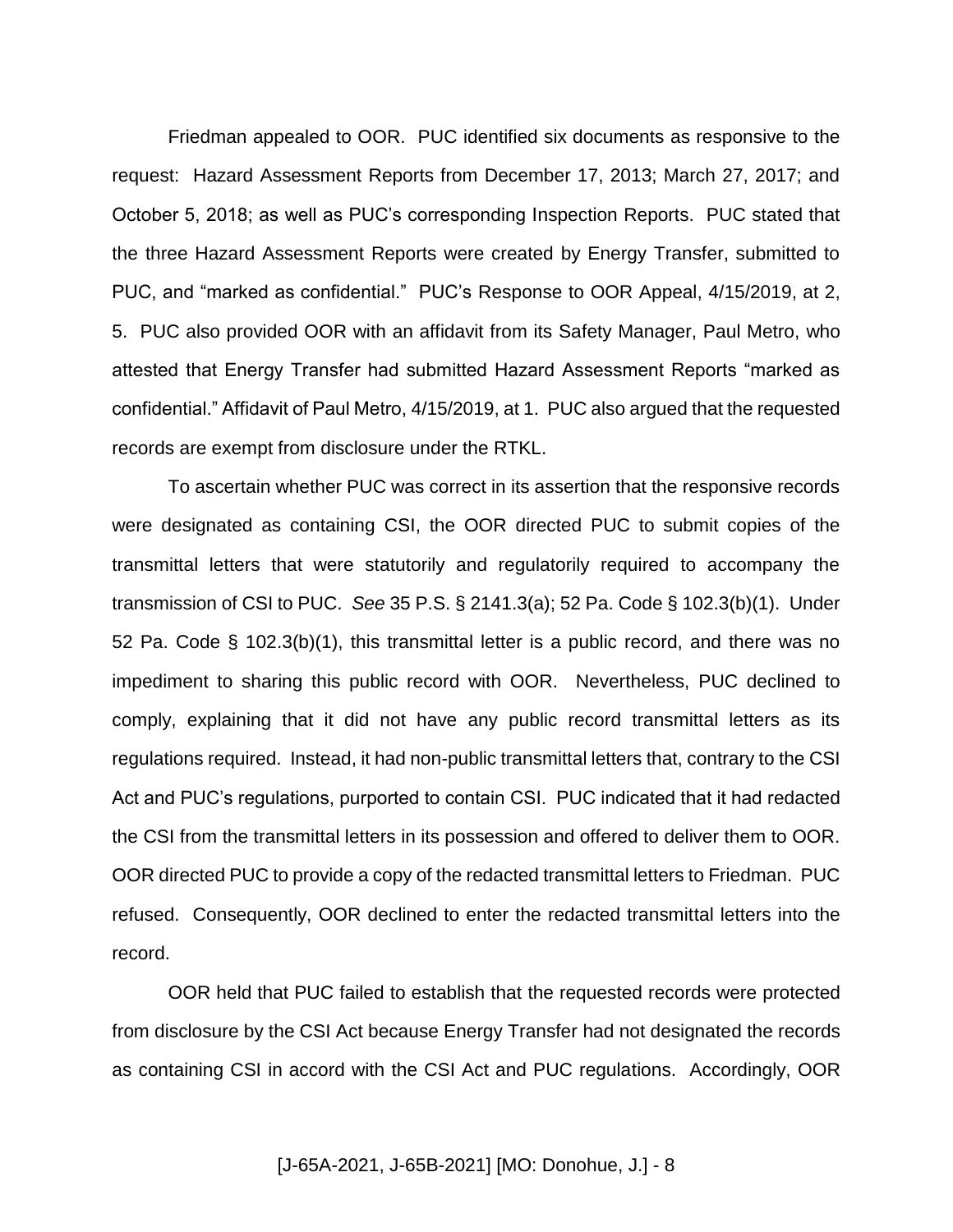held that the requested documents were not entitled to the protections of the CSI Act. Instead, it applied the RTKL and held that the three Hazard Assessment Reports were not subject to public access because they related to infrastructure security and were exempt from disclosure. 65 P.S. § 67.708(b)(3). As for the Inspection Reports, OOR applied Section 335(d) of the Public Utility Code to hold that the reports had to be disclosed subject to the redaction of any information that could be used for criminal or terroristic purposes. *See* 66 Pa.C.S. § 335(d) (providing that "information which, if disclosed to the public, could be used for criminal or terroristic purposes . . . may be expurgated from the copy of the document made part of the public record").

PUC appealed and the Commonwealth Court reversed, holding that OOR did not have the authority to determine whether records sought through a RTKL request were CSI under the CSI Act. Rather, a requesting individual is required to challenge an agency's determination that certain records are CSI through the administrative procedure of the CSI Act.

The Majority today affirms the Commonwealth Court's decision, holding that OOR has no statutory authority under the CSI Act to identify and release records that the public utility has designated as CSI. Highlighting Energy Transfer's purported designation, the Majority reasons that there is a conflict between two overlapping, unambiguous statutes, and that reconciling the two statutes weighs in favor of affording PUC exclusive jurisdiction with regard to administering the CSI Act. According to the Majority, Energy Transfer's failure to comply with the CSI Act's procedures for designating CSI is immaterial, as the Majority finds no indication that the General Assembly intended for CSI to be disclosed under the RTKL due to a public utility's procedural failures. Maj. Op. at 18. I cannot agree.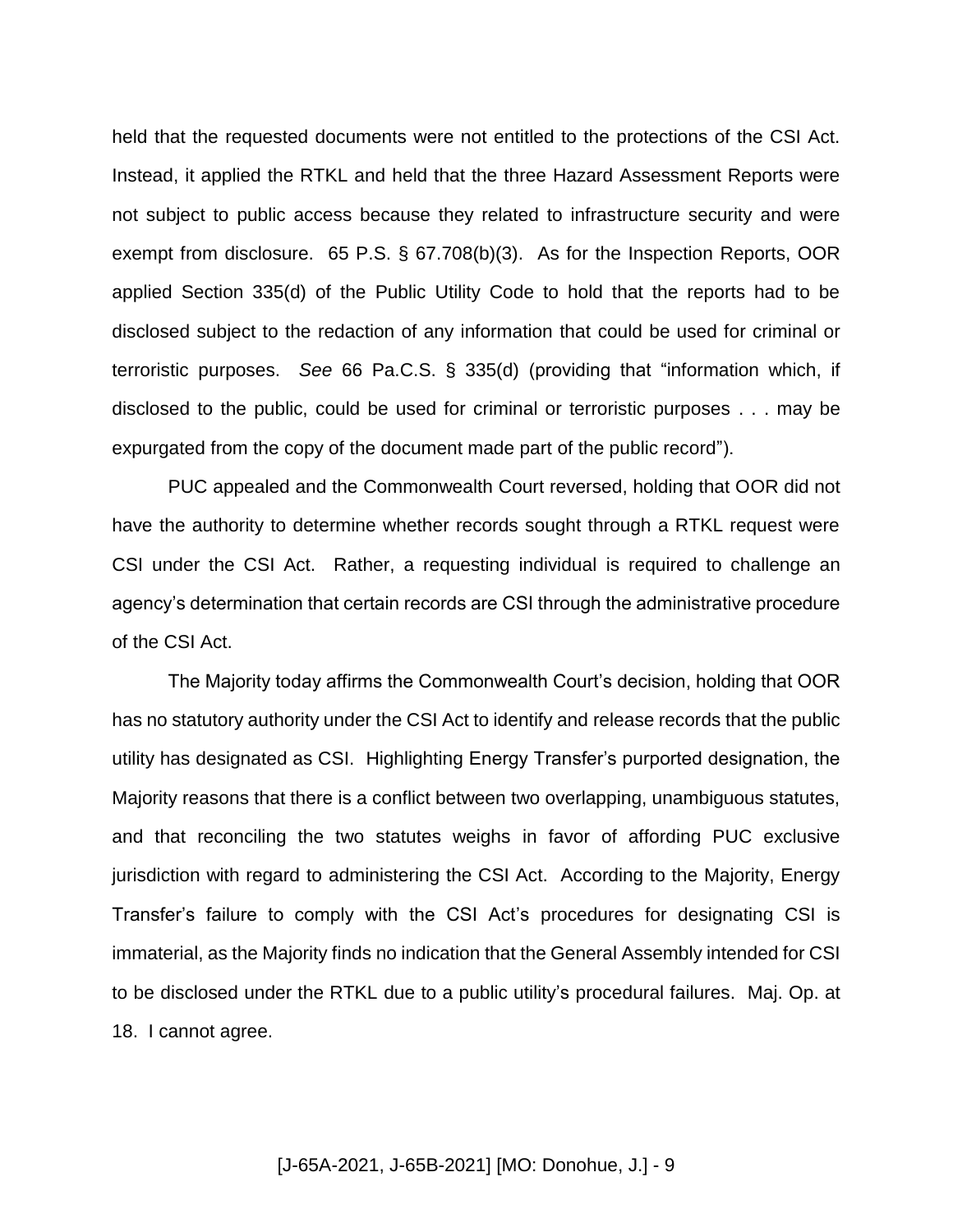As detailed above, the CSI Act is a comprehensive statute providing a means for public utilities and the agency that regulates them to protect CSI from public disclosure, and providing an administrative appeals process to challenge the utility's designation. To invoke the protections of the Act, there are statutory and regulatory requirements, none of which were followed in this case.

From the evidence below, PUC failed to establish that Energy Transfer submitted a transmittal letter to PUC explaining that the records contain CSI or explaining why the information should be treated as such. Both the CSI Act and PUC's regulation make it abundantly clear that Energy Transfer was required to do so. *See* 35 P.S. § 2141.3(a); 52 Pa. Code § 102.3(b)(1). Energy Transfer was on notice of this obligation, and was aware that its transmittal letter would be considered a public record and could not contain CSI. *See* 52 Pa. Code § 102.3(b)(1). Energy Transfer did not separate the public records that it submitted to PUC from the records containing CSI. *See* 35 P.S. § 2141.3(b). Nor did Energy Transfer stamp each page of its Hazard Assessment Reports with the words "confidential security information." *See* 52 Pa. Code § 102.3(b)(4). Energy Transfer further failed to create a redacted version of its submission for the public record. *See id*. The consequences of these failures are identified unambiguously in the regulations: Energy Transfer "does not obtain the protections offered by" PUC's regulations or the CSI Act. 52 Pa. Code § 102.3(c). Records that not guarded by such protections "may be made available to the public under the Right-to-Know Law." *Id*.

It was Energy Transfer's obligation to follow these procedures to prevent disclosure. There is no basis to apply the protections of the CSI Act when the public utility failed to follow the statutory and regulatory procedure to designate material as CSI and to separate the CSI from the public portions of the records as required. The CSI Act and PUC's regulations are not mere suggestions; they are law. Instead of establishing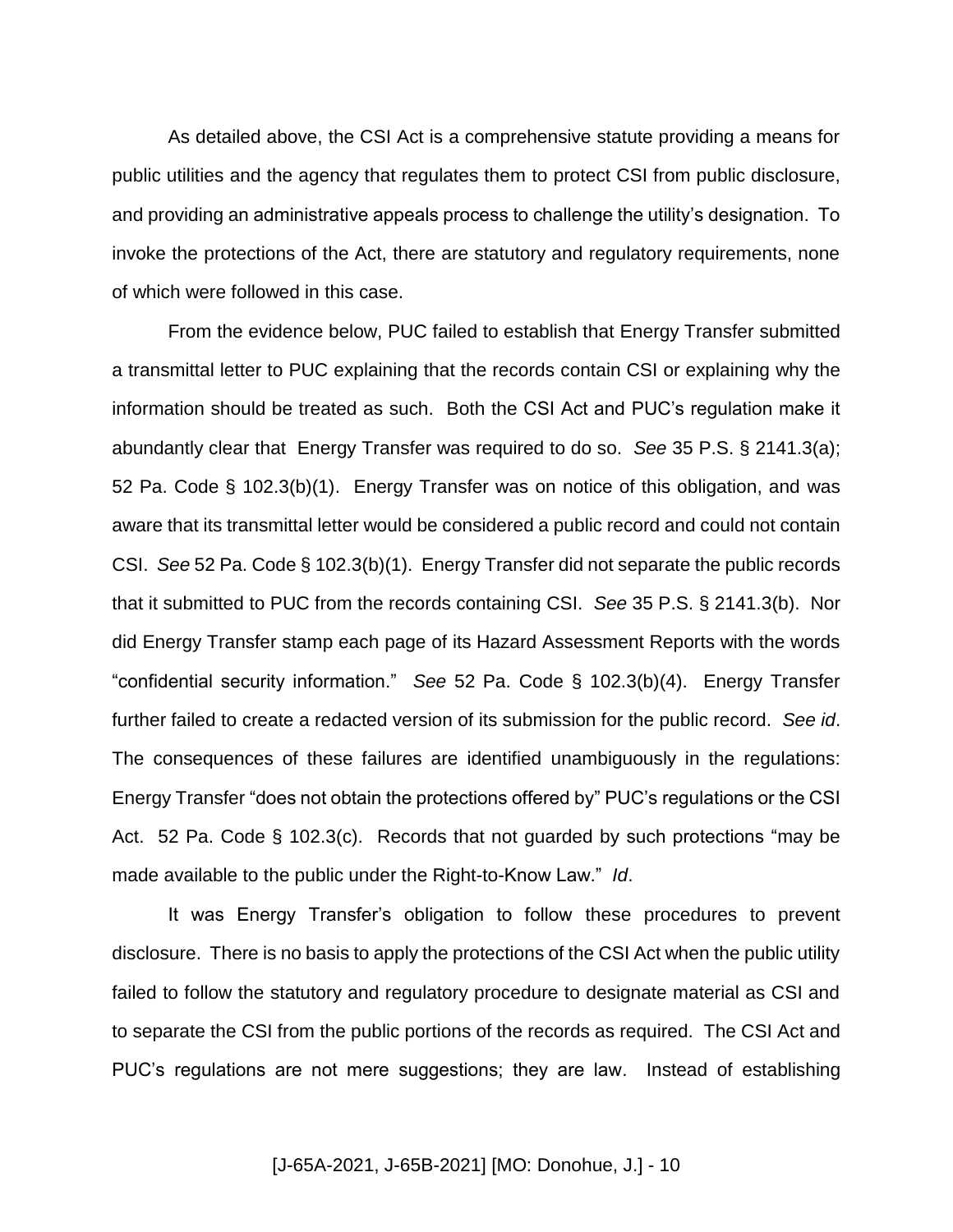compliance with the statute or the regulation, PUC attempted to substantiate its assertion that the requested records contained CSI before OOR by simply declaring it to be so and citing to Metro's affidavit, in which Metro asserted that the public utility produced the Hazard Assessment reports to PUC and that they were "marked as confidential." As the CSI Act and the regulations make clear, it is not sufficient to invoke the protections of the CSI Act by labeling something "confidential." Just as it would be insufficient to obtain top secret status for classified information by simply writing "confidential" on the document, one cannot obtain the protections of the CSI Act by simply "marking" the material as "confidential." *See* 42 Pa. Code § 102.6(b)(3), (c).

Energy Transfer and PUC are attempting retroactively to fit the requested records into the CSI Act to avoid disclosure in the face of a public records request by simply asserting that, although not designated as such, the records in fact meet the statutory definition of CSI. The Majority validates this disregard of the statutory and regulatory requirements. Our law is not a buffet table; neither individuals nor government agencies can select at whim which laws apply and which do not. If a law, be it statute or regulation, conditions the receipt of a benefit upon the adherence to certain procedures, the rule of law demands that no entity receive that benefit absent compliance with those procedures. The Majority errs in holding otherwise.

I would also take this opportunity to respond to the argument PUC has advanced in this Court that it is immaterial that Energy Transfer failed to follow PUC's regulations in designating the Hazard Assessment Reports in the manner prescribed by PUC's own regulations because PUC is entitled to waive its regulations. The Public Utility Code affords PUC the authority "to rescind or modify" its own regulations. 66 Pa.C.S. 501(a). PUC's regulations also authorize it to grant waivers as follows:

A petition to the Commission for the issuance, amendment, waiver or repeal of a regulation must set forth clearly and concisely the interest of the

[J-65A-2021, J-65B-2021] [MO: Donohue, J.] - 11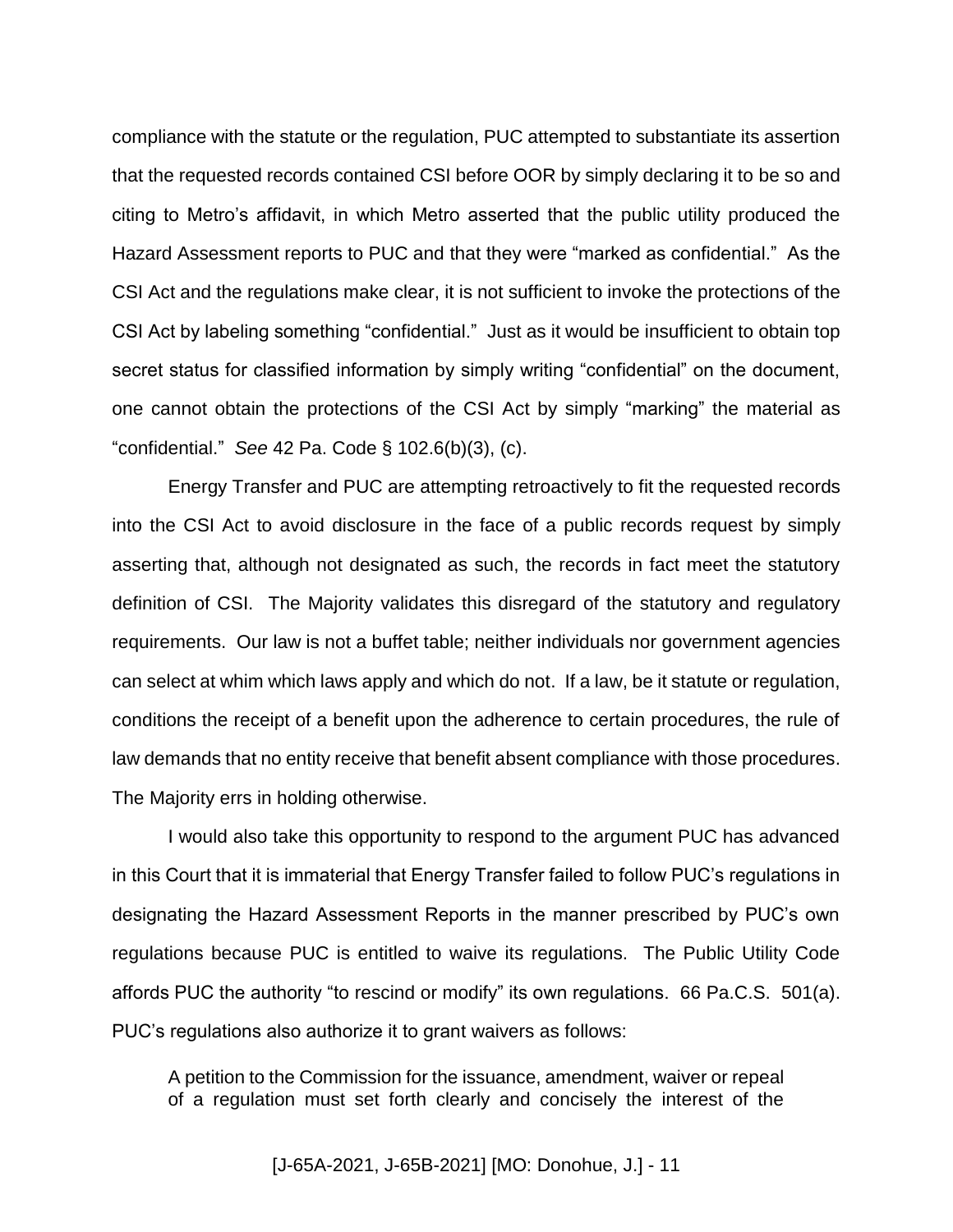petitioner in the subject matter, the specific regulation, amendment, waiver or repeal requested, and cite by appropriate reference the statutory provision or other authority involved. The petition must set forth the purpose of, and the facts claimed to constitute the grounds requiring the regulation, amendment, waiver or repeal. Petitions for the issuance or amendment of a regulation shall incorporate the proposed regulation or amendment.

52 Pa. Code § 5.43(a). In addition, the petitioner has to serve copies of the waiver petition on all affected and on the "Office of Trial Staff, the Office of Consumer Advocate and the Office of Small Business Advocate," and provide a certificate of service. *Id*.

There is no suggestion that PUC waived any regulatory requirements pertaining to Energy Transfer's submission of material to PUC. Further, the CSI Act, which the PUC is attempting to invoke to protect the release of this information, required PUC to develop protocols to implement it. PUC developed these protocols in its regulations. As a litigation strategy, it now wants this Court to ignore the public utility's non-compliance with PUC's regulations, which PUC developed to implement the very statute that it is now invoking to preclude disclosure. It would appear that PUC seeks the benefits of this statute without the burden of compliance. There is no basis to hold that PUC waived the regulations the CSI Act required it to implement because it did not establish that it followed the protocols implemented to grant a waiver. Indeed, the argument that we should overlook Energy Transfer's failure to abide by PUC's regulations because PUC could have, but did not, waive these regulations, is just as specious as the argument that the requested material falls within the protections of the CSI Act because Energy Transfer could have, but did not, designate the material as containing confidential security information under the CSI Act.

Further, I cannot agree with the Majority's apparent belief that simply uttering "CSI Act" before OOR deprives OOR of jurisdiction or authority to ascertain the role of the CSI Act under the RTKL and the particular records request at issue. The RTKL plainly provides that it does not supersede another statute that establishes the nonpublic nature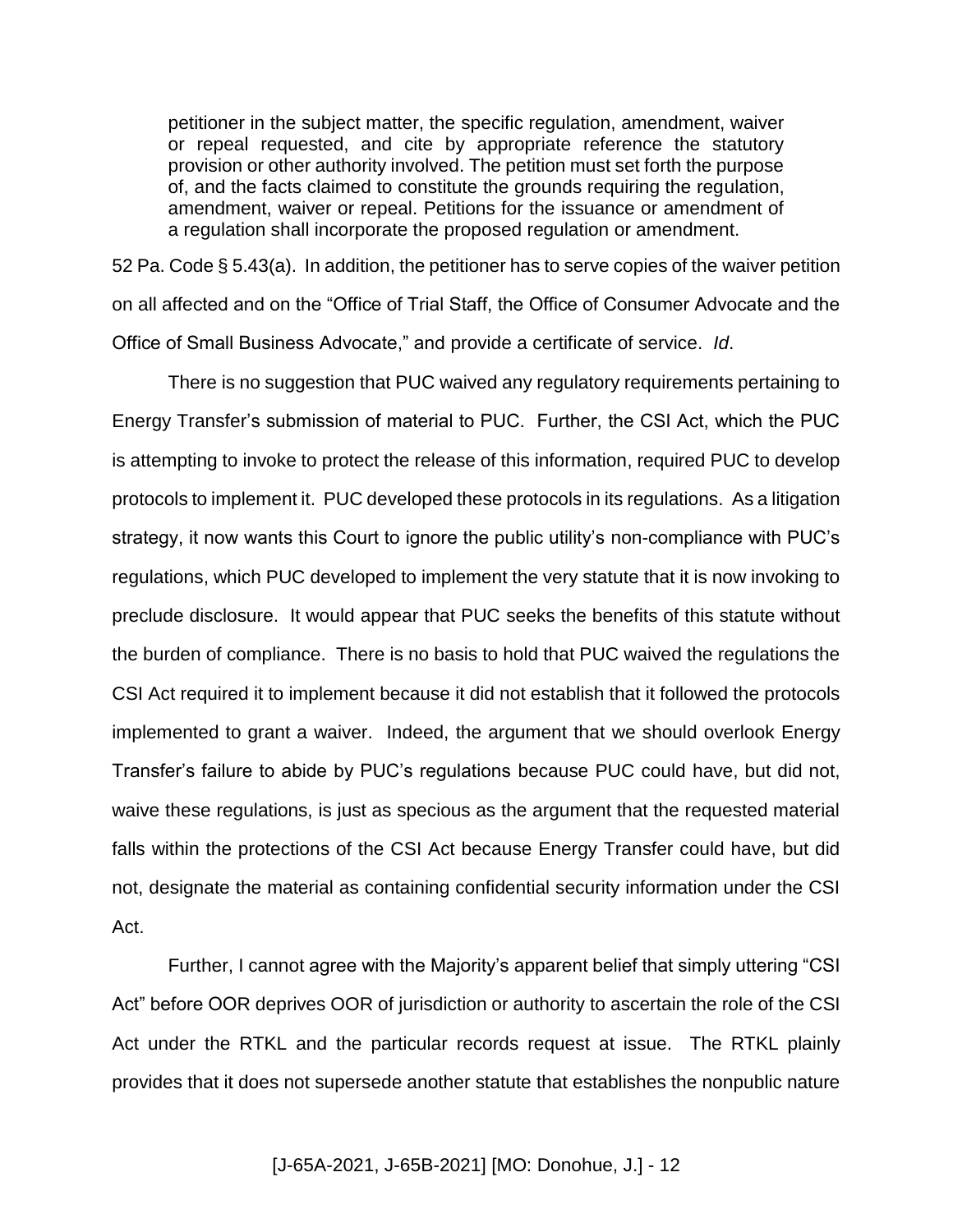of a record (65 P.S. § 67.306), declares that a record in the possession of the Commonwealth is presumed to be public unless it is exempt from disclosure by any other law (65 P.S. § 67.305), and defines a record as public if it is not exempt from disclosure under another law (65 P.S. § 67.102). Here, PUC relied upon the CSI Act as a state law establishing the nonpublic nature of the requested records under Section 306 of the RTKL. OOR, as the tribunal receiving appeals from the denial of right-to-know requests, is tasked with assessing the validity of agency assertions that Section 306 is implicated and that the other law establishes the nonpublic nature of the requested records. When an agency defends against a RTKL request by asserting that another law establishes the nonpublic nature of the record, it is within OOR's authority to assess this assertion.

Otherwise, OOR would have to halt proceedings immediately based upon nothing more than an agency's bald assertion that another law established the record as nonpublic, or based upon an agency hastily writing "confidential" across a responsive record after the RTKL request was made and the parties were before OOR, or based upon an agency's assertion that it believed that the requested information met the definition of CSI without regard to whether it had ever been designated as such. Perhaps the PUC has only to utter "CSI Act" to OOR to defeat the RTKL request. By depriving OOR of jurisdiction based upon nothing more than PUC's assertion that the record "was confidential" under the CSI Act, the Majority is compelling OOR appeal's officers to throw up their hands and swiftly conclude the proceedings based upon post-hoc, unilateral designations by the agency. Under the Majority's approach, by simply incanting "CSI" the public agency deprives the OOR of jurisdiction to assess, under Section 306 of the RTKL, whether the CSI Act does indeed establish the nonpublic nature of the requested records. In addition to being contrary to the procedural requirements of the CSI Act and PUC's regulations, this is not what the RTKL requires.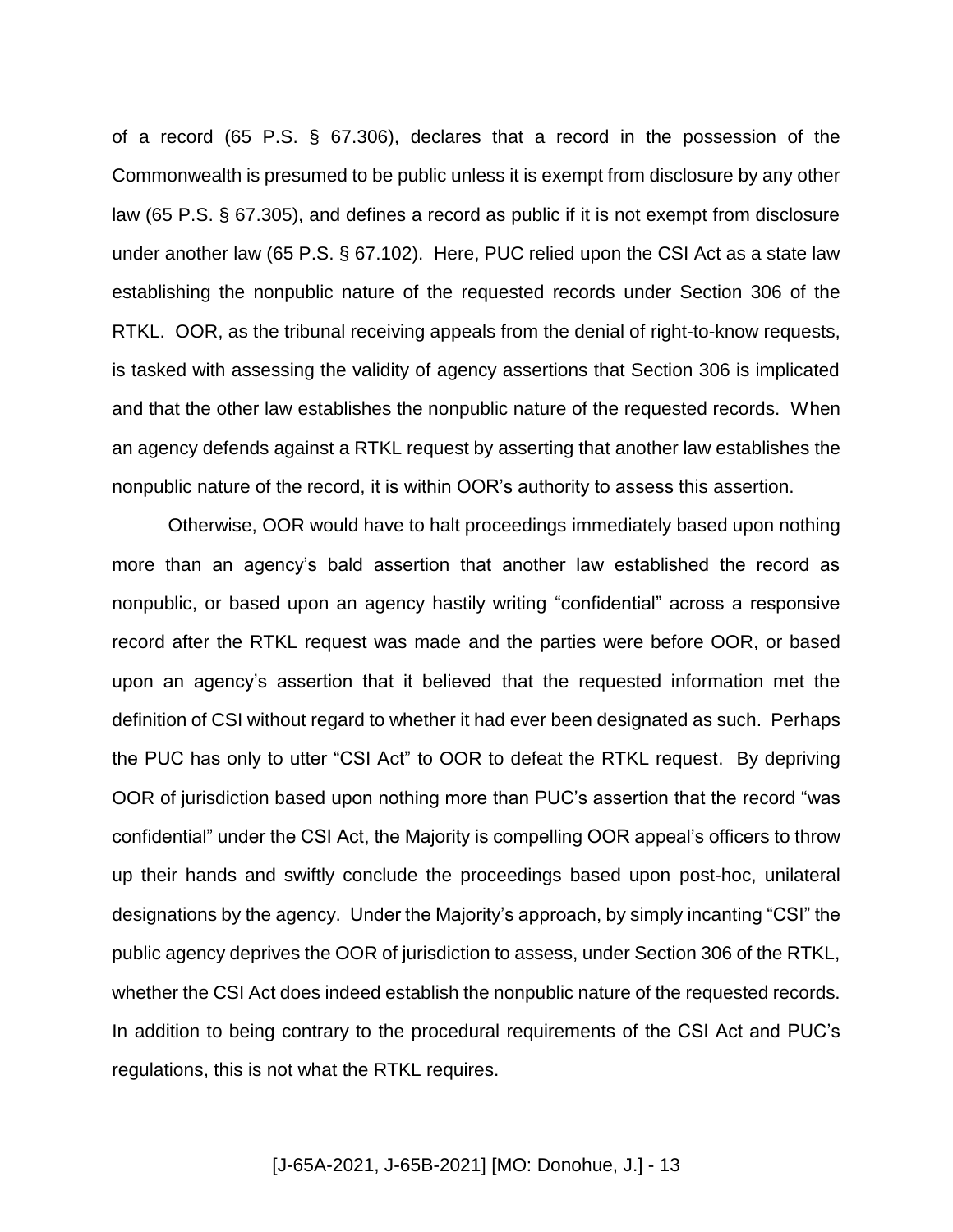OOR here applied the analysis required by the RTKL. Because the RTKL gives way to other laws establishing the public or nonpublic nature of a record, 65 P.S. § 67.306, and PUC relied upon the CSI Act as a state law establishing the nonpublic nature of the requested records, OOR, as the tribunal receiving appeals from the denial of right-toknow requests, has the authority to assess the validity of this assertion under Section 306. This is not to say that OOR can examine records that are prohibited from disclosure under the CSI Act. Rather, OOR assesses the validity of an agency's assertion that a record is not public under the CSI Act by examining whether the information has been designated as such under the Act and PUC's accompanying regulations. The CSI Act and PUC's regulations create a way for the OOR to test an agency's assertion that certain records contain CSI and are entitled to the protections of the CSI Act.

"The RTKL contemplates that the foundational question of whether a record or document is exempt from disclosure is a factual one." *Bowling v. Off. of Open Recs.*, 75 A.3d 453, 476 (Pa. 2013). OOR has the authority to assess the public or nonpublic nature of records under any other law. 65 P.S. 67.306; *Dep't of Labor & Indus. v. Heltzel*, 90 A.3d 823 (Pa. Cmwlth. 2014). In *Heltzel*, the Commonwealth Court recognized that "[t]he RTKL contemplates OOR's interpretation of statutes other than the RTKL when evaluating the public nature of records. Otherwise, it would not define 'public record' in a way that implicates other laws." *Id*. at 828. Because "OOR is the body created to adjudicate disputes concerning denials of agency records requested under the RTKL," the RTKL "vests OOR with jurisdiction over challenges to the public nature of records in possession of a Commonwealth agency." *Id*. at 828-29 (cleaned up). Accordingly, I cannot agree with the Majority that PUC's assertion that the records were confidential